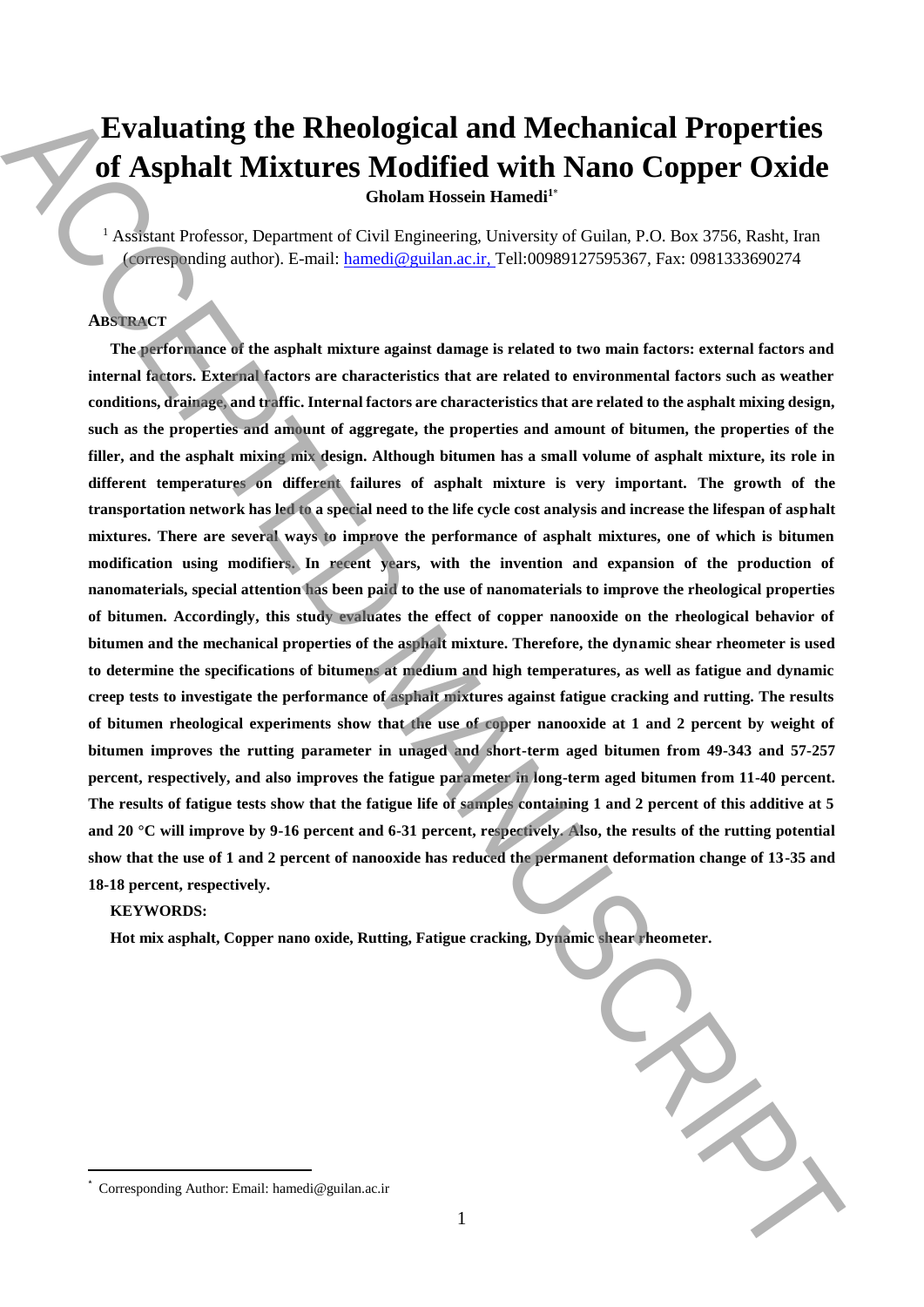#### **Introduction**

Due to the passage of heavy vehicles as well as the overloads carried by these vehicles, repetition of various loads is introduced. These loads often cause extensive stresses (such as fatigue) on pavement, which can lead to a variety of pavement failures. The presence of cold winters or very hot summers, changes in temperature, heavy rainfall and the continuation of freezing and thawing periods cause major stresses in pavement, which is another factor for common pavement failures [1].

There are several ways to improve the rheological properties of bitumen at different temperatures, as well as the performance of the asphalt mixture against various failures.

The use of high-quality materials, bitumen modification, granulation modification, the use of suitable fillers and the use of various additives over the past years have been the focus of various researchers. The use of additives has been considered in the past decades due to the type of asphalt mixture, weather conditions and mixing design variables [2]. The growth of nanotechnology and the characteristics that have led to the use of these materials have led to an increase in attention to this family of materials over the past two decades. Different types of nanomaterials have been considered due to their longterm durability and multi-purpose use in road construction technology and modification of asphalt mix properties [3].

### **Methodology**

In this study, the effect of nano CuO on bitumen rheological parameters including mixed modulus (G\*) and phase angle  $(\delta)$  at medium and high temperatures was measured using dynamic shear rheometer (DSR) test. Then, the parameters related to bitumen performance against fatigue cracking (G\*sin  $\delta$ ) and groove (G\*/sin  $\delta$ ) are calculated.

Also, the effect of nano CuO on the performance of asphalt mixture at medium and high temperatures has been investigated. For this purpose, fatigue test by indirect tensile fatigue test to determine the fatigue life at 5 and °C under 5 different stress levels and rutting test using repeated loading at 40 and 60 °C under 2 different stress levels.

In this study, nano CuO was used in 2% of bitumen mass. The construction and compaction of asphalt mix samples was performed using Marshall mixer and compactor, respectively. The mixing temperature of bitumen and aggregates for base bitumen, modified with 1 and 2% nano CuO, is 152, 158 and 163 °C, respectively. It should be noted that the stone materials were placed at a temperature of 160 °C for at least 4 hours before mixing and then reached the bitumen mixing temperature.

#### **Results and Discussion**

Results of rheological bitumen modified bitumen tests have a higher rutting factor than basal bitumen at all temperatures. Further values of the rutting factor indicate that the modified bitumens are less sensitive to rutting or permanent deformation. This suggests that the use of nano CuO could significantly improve the performance of modified bitumens in hot weather conditions.

Modified bitumen with nano CuO in both percents (1 and 2% by weight of bitumen) has lower values of fatigue factor than base bitumen. Asphalt mixtures containing modified bitumen with nano CuO can be expected to have a longer fatigue life than control mixtures.

Due to the fact that fatigue cracking actually occurs when the bitumen is aged due to sunlight and hot air movement, the DSR test to determine the potential for fatigue cracking is also performed on long-term aged bitumens. The use of nanomaterials reduces the aging rate of bitumen because they act as a barrier to the evaporation of light particles of bitumen as well as changes in the molecular structure of bitumen. This reduces the cracking potential of the modified bitumens compared to the control bitumens. Also, the continuous structure of nanoparticles in the bitumen space reduces the time interval between stress and strain, which increases the elastic properties of the modified bitumen, which reduces the fatigue factor and improves the performance of the modified bitumen against this type of failure. The second strengthenial state is not the the second state in the second state in the second state in the second state in the second state is not the second state in the second state in the second state is not the second

According to Figures 1 and 2, it is observed that asphalt specimens modified with nano CuO significantly exhibit better fatigue performance than simple asphalt specimens. The use of nano CuO increases the hardness of the asphalt mixture. Increasing the hardness has two different effects on fatigue life. The first effect is that it reduces the amount of tensile strain under the top layer, which increases the fatigue life. The second effect is that increasing the hardness reduces the flexibility of the asphalt mixture and reduces its fatigue life.



**Figure 1. Number of fatigue life cycles at 5 °C**